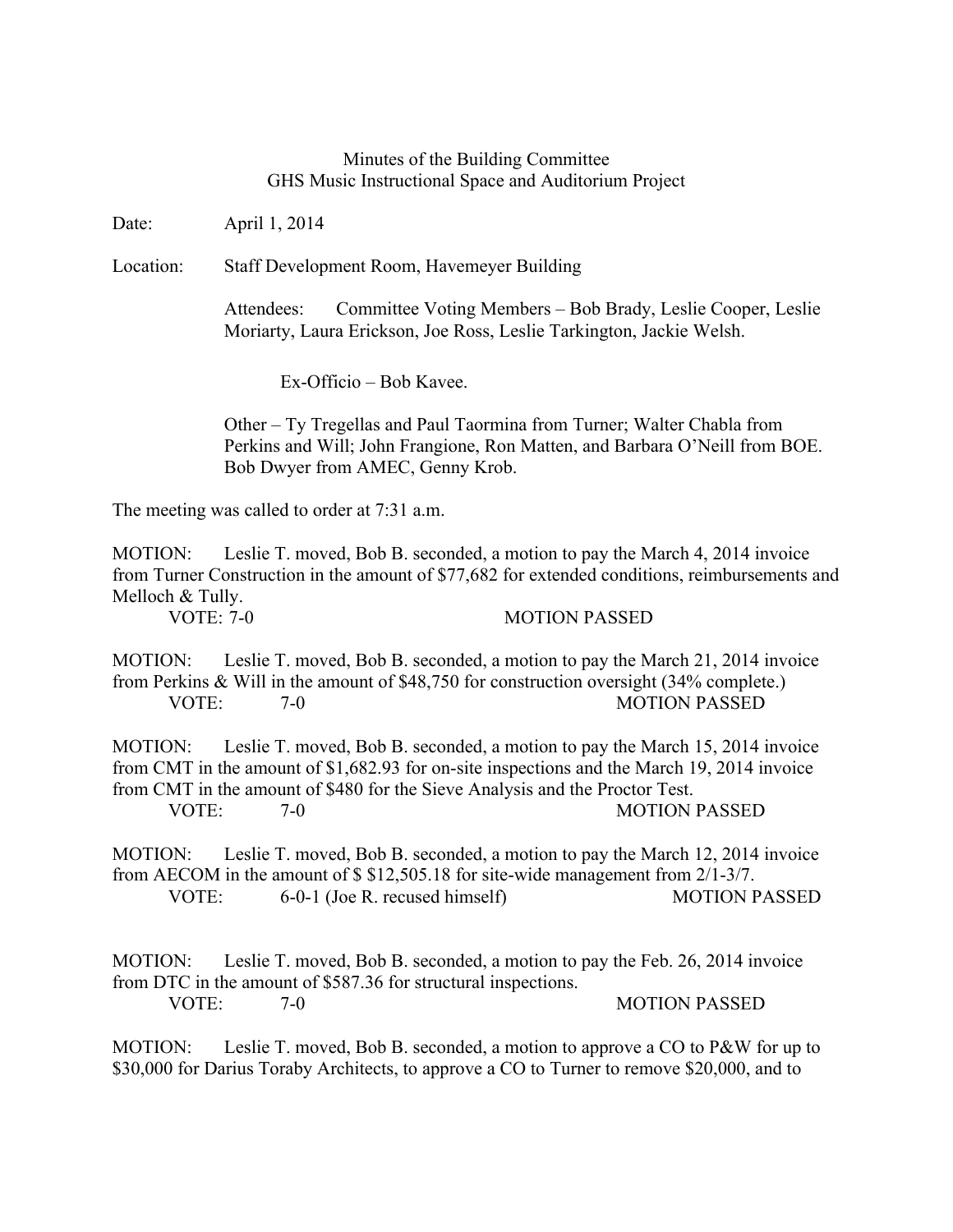approve \$23,009.31 to Perkins & Will for five invoices from Darius Toraby, dated March 31, 2014 for waterproofing consulting services, plus the 10% mark-up for P&W.

VOTE: 7-0 7-0 MOTION PASSED

MOTION: Leslie T. moved, Bob B. seconded, a motion to pay AMEC \$17, 624 toward their March invoice of \$67,624. Discussion followed and the motion was withdrawn. Leslie T. then moved and Bob B. seconded a payment of \$42,624. There was no comment from the AMEC representative, Paul Dwyer.

VOTE: 6-0-1 (Joe Ross recused himself) MOTION PASSED

MOTION: Leslie T. moved, Bob B. seconded, a motion to pay Villa Construction \$322,322 on the monthly pay application. VOTE: 7-0 7-0 MOTION PASSED

MOTION: Leslie T. moved, Bob B. seconded, a motion to pay United Steel \$60,744 on the monthly pay application. VOTE: 7-0 MOTION PASSED

MOTION: Leslie T. moved, Bob B. seconded, a motion to pay Millwork One \$2, 325 on the monthly pay application.

VOTE: 7-0 7-0 MOTION PASSED

MOTION: Leslie T. moved, Bob B. seconded, a motion to pay Northeast Fire Protection \$523 on the monthly pay application.

VOTE: 7-0 MOTION PASSED

MOTION: Leslie T. moved, Bob B. seconded, a motion to pay Ferguson Plumbing \$29,850 on the monthly pay application. VOTE: 7-0 7-0 MOTION PASSED

MOTION: Leslie T. moved, Bob B. seconded, a motion to pay Ferguson HVAC \$7,452 on the monthly pay application.<br>VOTE: 7-0 7-0 MOTION PASSED

MOTION: Leslie T. moved, Bob B. seconded, a motion to pay Acme Electric \$206,578 on the monthly pay application.

VOTE: 7-0 7-0 MOTION PASSED

Paul Taormina then gave the construction update. He will be on vacation the week of the next meeting so the CO's will be sent next week. Perkins and Will should be hearing from David Greenberg today about the air handler. The revised construction schedules should also come today. There are three breaks between now and next April 15 when it may be possible to pick up 4-5 weeks.